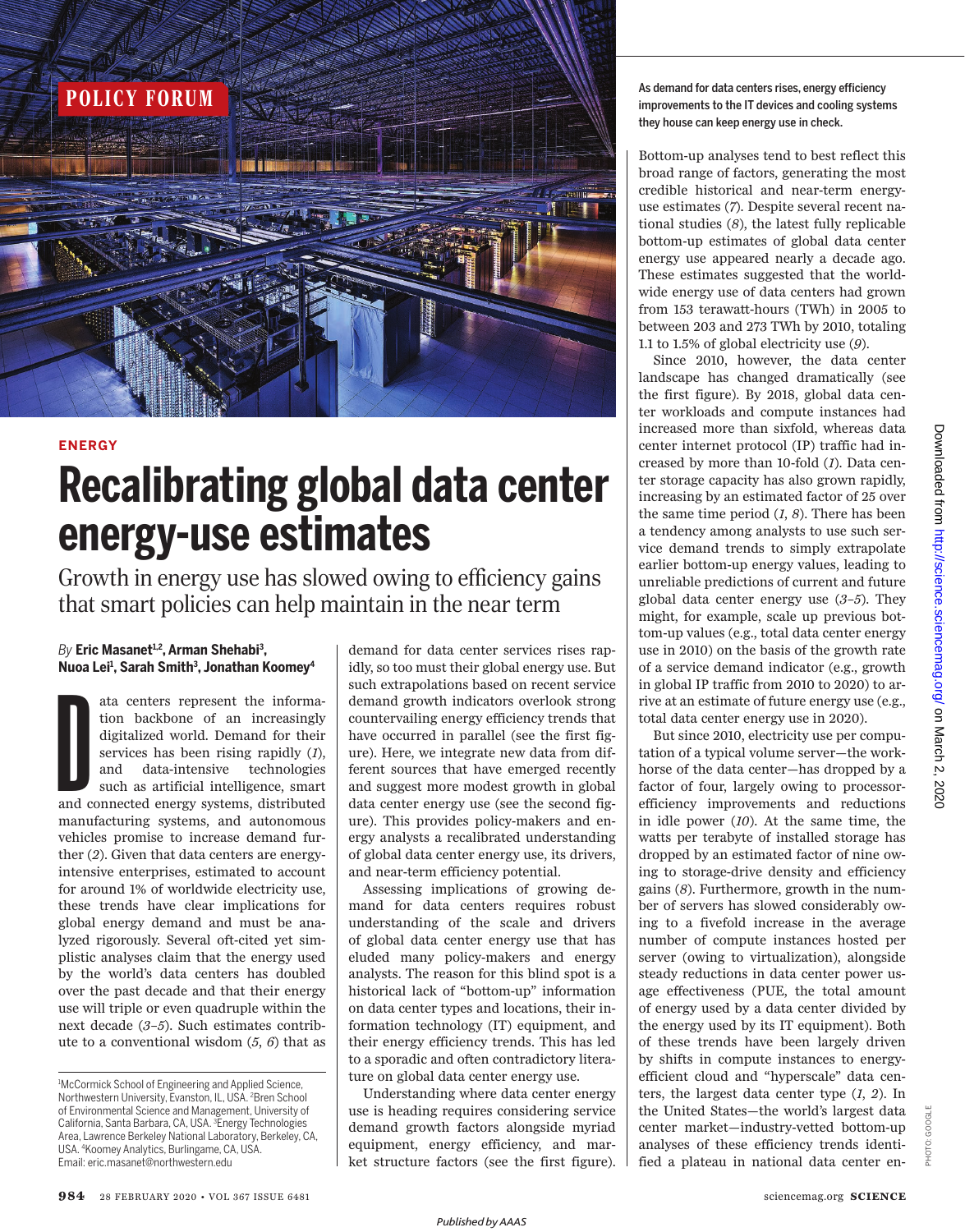ergy use since 2010, despite rapid increases in demand for U.S. data center services (*11*). We now expand that analysis to the global level and show that strong continued efficiency progress can maintain an energy use plateau for the next few years through proactive policy initiatives and data center energy-management practices. These new bottom-up estimates form the basis of recent global data center energy values utilized by the International Energy Agency (*12*).

The data leveraged here facilitate a more technology-rich and temporally consistent approach than was available previously. Since 2011, analysts at Cisco have published data and outlooks for worldwide server stocks, data center workloads, server virtualization levels, and storage estimates for traditional, cloud, and, most recently, hyperscale data centers (*1*). In a series of reports start-

ing in 2016, Lawrence Berkeley National Laboratory has published energy trend analyses of servers, storage devices, and network devices commonly used within data centers (*8*, *11*, *13*). Analysts have documented the numbers and locations of hyperscale data centers that represent a substantial fraction of global data center compute instances, and major data center operators are increasingly reporting their PUE (*14*).

When integrated into a bottom-up modeling framework, these data suggest that, although global data center energy has increased slightly since 2010, growth in energy use has been substantially decoupled from growth in data

center compute instances over the same time period (see the second figure, second graph). Moreover, the refined view provided by these new data suggests that global data center energy use in 2010 was around 194 TWh, slightly less than the lower-bound estimate in the 2010 bottom-up study (203 TWh) when fewer data were available (*9*).

In 2018, we estimated that global data center energy use rose to 205 TWh, or around 1% of global electricity consumption. This represents a 6% increase compared with 2010, whereas global data center compute instances increased by 550% over the same time period. Expressed as energy use per compute instance, the energy intensity of global data centers has decreased by 20% annually since 2010, a notable improvement compared with recent annual efficiency gains in other major demand sectors (e.g., aviation and industry), which are an order of magnitude lower (*12*).

The new integrated data illuminate some key technological and structural trends that help explain these large energy intensity improvements (see the first figure and the second figure, second graph). The combination of increased server efficiencies and greater server virtualization (which reduces the amount of server power required for each compute instance) has enabled a sixfold increase in compute instances with only a 25% increase in global server energy use, whereas the combination of increased storage-drive efficiencies and densities has enabled a 25-fold increase in storage capacity with only a threefold increase in global storage energy use. Shifts to faster and more energy-efficient port technologies have enabled a 10-fold increase in data center IP traffic with only modest increases in network device energy use. In sum, although



PUE, power usage efectiveness; IP, internet protocol.

overall energy use of IT devices (servers, storage, and network) has increased from around 92 TWh in 2010 to around 130 TWh in 2018, technological and operational efficiency gains have enabled substantial growth in services with comparatively much smaller growth in energy use.

Notably, the new data also suggest a large decrease in the energy use of data center infrastructure systems (i.e., cooling and power provisioning), enough to mostly offset the growth in total IT device energy use. This decrease is explainable by ongoing shifts in servers away from smaller traditional data centers (79% of compute instances in 2010) and toward larger and more energyefficient cloud (including hyperscale) data centers (89% of compute instances in 2018) (see the second figure, third graph), which have much lower reported PUE values owing to cutting-edge cooling-system and power-supply efficiencies (*1*, *11*).

Yet given ever-growing demand for data center services, how much longer can these current efficiency trends last? Predicting the long-term efficiency limits of IT devices is notoriously difficult, especially in light of potential game-changing technologies such as quantum computing, for which energy use is unclear (*2*). Yet over the near term, market analysts predict that even greater levels of server virtualization are feasible (*1*), and technology studies indicate remaining potential for IT device efficiency gains, including more shifts to low-power storage devices (*8*). On the infrastructure side, world-class hyperscale data centers are already operating with PUEs of 1.1 or lower, which is close to the practical minimum value. Additional structural shifts from smaller traditional data centers to hyperscale data centers are predicted in the near term (*1*), indicating that in-

frastructure energy use may be dampened even further. Should these trends play out over the next few years, our approach indicates that there is a sufficient energy efficiency resource to absorb the next doubling of data center compute instances that would occur in parallel with a negligible increase in global data center energy use (see the second figure, second graph).

These findings lie in contrast to recent predictions of rapid and unavoidable near-term energy demand growth. Yet the IT industry, data center operators, and policy-makers can't rest on their laurels; diligent efforts will be required to manage possibly sharp energy demand growth once the existing efficiency re-

source is fully tapped. The next doubling of global data center compute instances may occur within the next 3 to 4 years (*1*).

For policy-makers, there are three main areas of action. First, policy support can help data centers seize the remaining efficiency potential of current technology and structural trends. One key strategy includes further strengthening and promotion of efficiency standards such as Energy Star for servers, storage, and network devices while requiring such certifications in public IT procurement programs. Efficiency standards give data center operators access to more efficient IT devices while creating strong market incentives to manufacturers to continue innovating energy-efficient products. To support such standards, greater investments are needed to develop energy efficiency benchmarks for storage and network devices—similar to the Standard Performance Evaluation Corporation's (SPEC's) SPEC Power bench-

GRAPHIC: X. LIU/*SCIENCE*

GRAPHIC: X.

LIU/SCIENCE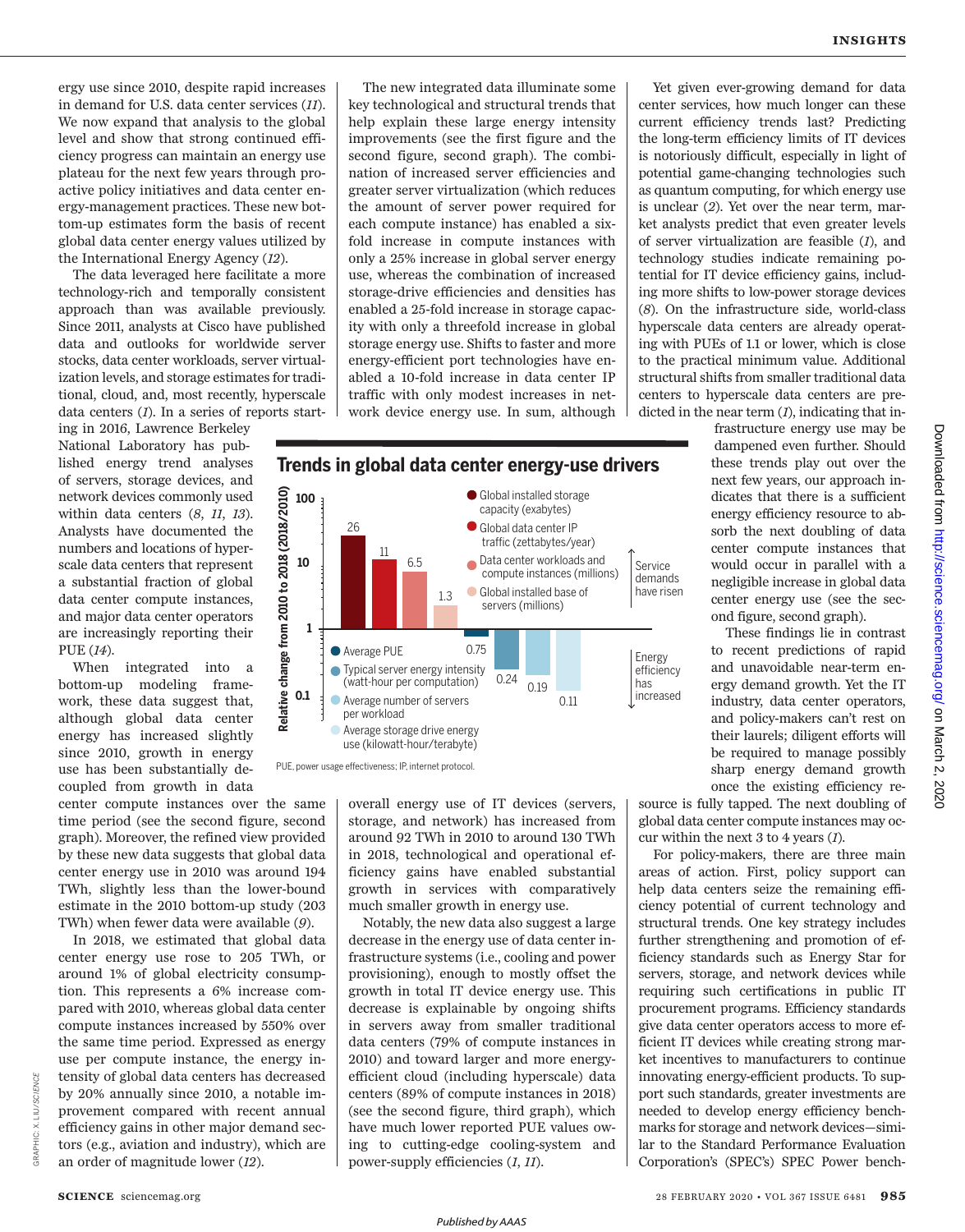# **Historical energy usage and projected energy usage under doubled computing demand**

Doubled demand (relative to 2018) reflects current efficiency trends continuing alongside predicted growth in compute instances.







CEE, LA, and MEA, Central and Eastern Europe, Latin America, and Middle East and Africa; TWh, terrawatt-hour.

mark for servers—while policy should require that measured performance of all certified IT devices be made public to spur ongoing competition. Another strategy is to incentivize shifts to cloud services when economically and institutionally feasible—for example, through procurement standards and utility rebates—ensuring that future compute instances are delivered by data centers at the cutting edge of energy efficiency. Yet another is to encourage and incentivize continuous reductions in PUE, some of which are attainable through low-cost measures such as improved airflow management and temperature set-point optimization and through vehicles such as subsidized energy efficiency audits and tax credits. These and other proven data center efficiency strategies (*2*, *7*, *8*) can bring about a near-term plateau in energy use, which provides critical time to prepare for the possibility of future energy demand growth. But this time must be used wisely.

Second, investment in new technologies is needed to manage future energy demand growth in the cleanest manner possible once current efficiency trends reach their feasible limits. Strong deployment incentives should be provided to accelerate the pace of renewable energy adoption by data centers, including low-carbon procurement standards and corporate tax credits, so that the carbon intensity of current and future energy demand is reduced substantially (*15*). And greater public funding should be allocated to advancements in computing, data storage, communications, and heat removal technologies that may extend the IT industry's historical efficiency gains well into the future. Key examples include quantum computing, materials for ultrahigh density storage, increased chip specialization, artificial intelligence for computing resource and infrastructure management, and liquid and immersion cooling technologies. However, it is crucial to increase investments immediately to ensure such technologies are economical and scalable in time to prevent a demand surge later this decade, which would also make required renewable capacity additions more challenging.

Third, much greater public data and modeling capacities are required for understanding and monitoring data center energy use and its drivers and for designing and evaluating effective policies. National policy-makers should enact robust data collection and open data repository systems for data center energy use, in much the same way as has been done historically for other demand sectors. Proprietary data concerns can be addressed through data reporting and aggregation protocols, similar to energy data for the industrial sector, which shares many of the same confidentiality concerns (see, for example, the U.S. Manufacturing Energy Consumption Survey). Such efforts are important in all world regions and particularly in Asia, where data center energy use is poised to grow (see the second figure, fourth graph), but reliable data are scarce, especially for China, where data centers are multiplying quickly. In parallel, more public reporting by large data center operators should be encouraged and incentivized (e.g., through efficiency rating systems) for greater energy-use transparency and accountability.

To make full use of these important data, more research funding is needed for developing policy-relevant data center energy models and for model sharing and research community building that can disseminate and ensure best analytical practices. With better data, analysts should also quantify uncertainties in future modeling results, leading to more robust policy decisions. Given the important role data centers will

play in future energy systems, the historical dearth of knowledge on their energy use and the mixed signals given to policy-makers by contradictory findings are unacceptable. Global data center energy use is entering a critical transition phase; to ensure a low-carbon and energy-efficient future, we cannot wait another decade for the next reliable bottom-up estimates.  $\blacksquare$ 

#### **REFERENCES AND NOTES**

- 1. Cisco, "Cisco Global Cloud Index: Forecast and methodology, 2016–2021 white paper" (Cisco, document 1513879861264127, 2018).
- 2. International Energy Agency (IEA), *Digitalization & Energy* (IEA, 2017).
- 3. L. Belkhir, A. Elmeligi, *J. Clean. Prod.*177, 448 (2018).
- 4. A.S.G. Andrae, T. Edler, *Challenges*6, 117 (2015).
- 5. T. Bawdy, "Global warming: Data centres to consume three times as much energy in next decade, experts warn," *The Independent*, 23 January 2016.
- 6. N. Jones, *Nature*561, 163 (2018).
- 7. E. Masanet, R. E. Brown, A. Shehabi, J. G. Koomey, B. Nordman, *Proc. IEEE*99, 1440 (2011).
- 8. A. Shehabi et al., "United States data center energy usage report" (Lawrence Berkeley National Laboratory, LBNL-1005775, 2016).
- 9. J. G. Koomey, "Growth in data center electricity use 2005 to 2010" (Analytics Press for the *New York Times*, 2011).
- 10. B. Wagner, "Intergenerational energy efficiency of Dell EMC PowerEdge servers" (Dell, DellEMC white paper, 2018).
- 11. A. Shehabi, S. J. Smith, E. Masanet, J. Koomey, *Environ. Res. Lett.*13, 124030 (2018).
- 12. IEA, "Tracking clean energy progress" (IEA, 2019); www.iea.org/tcep/.
- 13. H. Fuchs *et al*., *Energy Effic.* 10.1007/s12053-019-09809-8 (2019).
- 14. M. Avgerinou, P. Bertoldi, L. Castellazzi, *Energies* 10, 1470 (2017).
- 15. E. Masanet, A. Shehabi, J. G. Koomey, *Nat. Clim. Chang.*3, 627 (2013).

### **ACKNOWLEDGMENTS**

This material includes work conducted by Lawrence Berkeley National Laboratory (LBNL) with support from the U.S. Department of Energy (DOE) Advanced Manufacturing Office. LBNL is supported by the Office of Science of the DOE and operated under contract grant No. DE-AC02-05CH11231. E.M. and N.L. are grateful for financial support provided by Leslie and Mac McQuown. The global data center analysis modeling file with all data inputs, results, methodological notes, figures, discussion of uncertainties, and sources is available on GitHub (doi: 10.5281/zenodo.3668743 ).

10.1126/science.aba3758

GRAPHIC: X. LIU/*SCIENCE*

GRAPHIC: X.

LIU/SC/ENCE